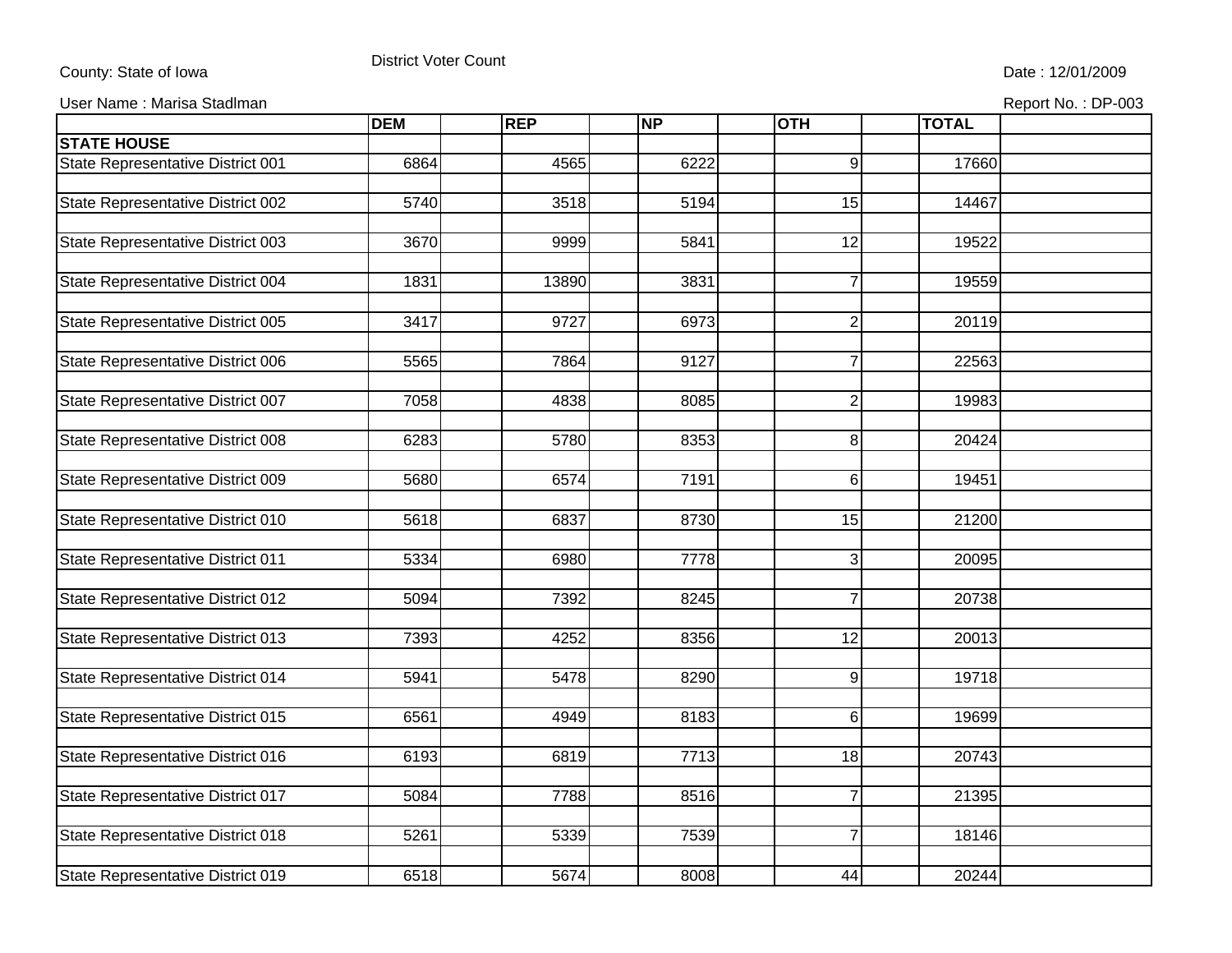|                                   | <b>DEM</b> | <b>REP</b> | <b>NP</b> | <b>OTH</b>      | <b>TOTAL</b> | Page 2 |
|-----------------------------------|------------|------------|-----------|-----------------|--------------|--------|
| State Representative District 020 | 7054       | 6891       | 9048      | 22              | 23015        |        |
|                                   |            |            |           |                 |              |        |
| State Representative District 021 | 7016       | 4216       | 7187      | $\overline{12}$ | 18431        |        |
|                                   |            |            |           |                 |              |        |
| State Representative District 022 | 9473       | 2295       | 6629      | 8               | 18405        |        |
| State Representative District 023 | 6440       | 4404       | 8889      | 10              | 19743        |        |
|                                   |            |            |           |                 |              |        |
| State Representative District 024 | 5639       | 5195       | 7765      | 3               | 18602        |        |
|                                   |            |            |           |                 |              |        |
| State Representative District 025 | 8862       | 4197       | 8526      | 12              | 21597        |        |
|                                   |            |            |           |                 |              |        |
| State Representative District 026 | 7420       | 3683       | 7812      | 4               | 18919        |        |
|                                   |            |            |           |                 |              |        |
| State Representative District 027 | 9407       | 3672       | 6882      | 10              | 19971        |        |
|                                   |            |            |           |                 |              |        |
| State Representative District 028 | 8927       | 4116       | 6902      | 6               | 19951        |        |
| State Representative District 029 | 9444       | 6018       | 8651      | 27              | 24140        |        |
|                                   |            |            |           |                 |              |        |
| State Representative District 030 | 12511      | 6078       | 10209     | 36              | 28834        |        |
|                                   |            |            |           |                 |              |        |
| State Representative District 031 | 7298       | 5068       | 8988      | 8               | 21362        |        |
|                                   |            |            |           |                 |              |        |
| State Representative District 032 | 6732       | 6337       | 8814      | 11              | 21894        |        |
|                                   |            |            |           |                 |              |        |
| State Representative District 033 | 9055       | 3432       | 7939      | 35              | 20461        |        |
|                                   |            |            |           |                 |              |        |
| State Representative District 034 | 8441       | 4334       | 7451      | 14              | 20240        |        |
| State Representative District 035 | 8090       | 6984       | 9434      | 15              | 24523        |        |
|                                   |            |            |           |                 |              |        |
| State Representative District 036 | 8148       | 7602       | 9993      | 27              | 25770        |        |
|                                   |            |            |           |                 |              |        |
| State Representative District 037 | 7662       | 6784       | 8236      | $\overline{22}$ | 22704        |        |
|                                   |            |            |           |                 |              |        |
| State Representative District 038 | 9020       | 4771       | 6273      | 18              | 20082        |        |
|                                   |            |            |           |                 |              |        |
| State Representative District 039 | 6210       | 5622       | 9155      | 11              | 20998        |        |
| State Representative District 040 | 5426       |            | 7656      |                 | 20476        |        |
|                                   |            | 7385       |           | 9               |              |        |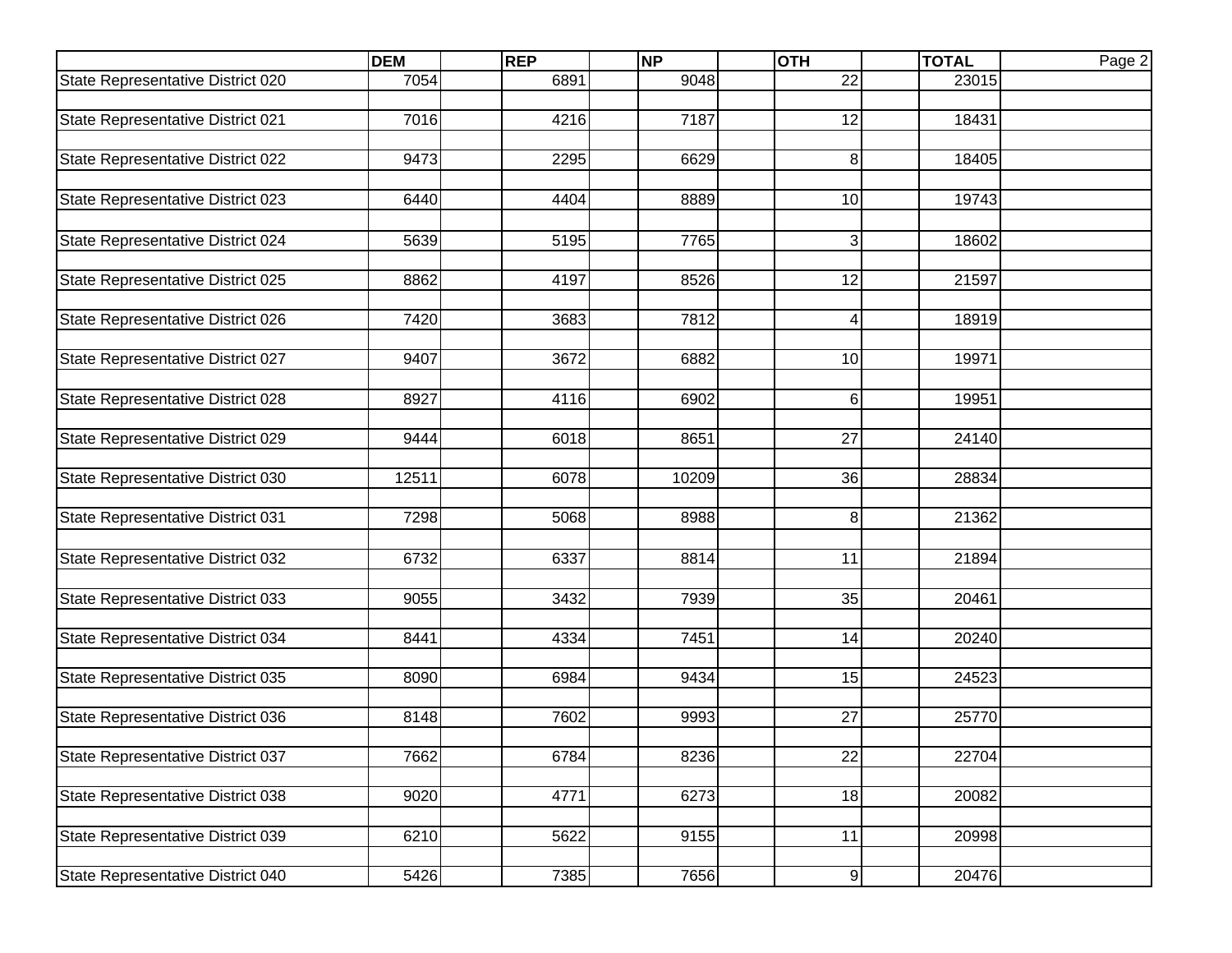|                                   | <b>DEM</b> | <b>REP</b> | <b>NP</b> | <b>OTH</b>      | <b>TOTAL</b> | Page 3 |
|-----------------------------------|------------|------------|-----------|-----------------|--------------|--------|
| State Representative District 041 | 8507       | 5576       | 6635      | 10              | 20728        |        |
|                                   |            |            |           |                 |              |        |
| State Representative District 042 | 9367       | 6910       | 7805      | 15              | 24097        |        |
|                                   |            |            |           |                 |              |        |
| State Representative District 043 | 6523       | 5568       | 7350      | $\overline{7}$  | 19448        |        |
|                                   |            |            |           |                 |              |        |
| State Representative District 044 | 5460       | 6700       | 7892      | 9               | 20061        |        |
|                                   |            |            |           |                 |              |        |
| State Representative District 045 | 8419       | 5925       | 10957     | 127             | 25428        |        |
| State Representative District 046 | 8813       | 6193       | 8533      | 48              | 23587        |        |
|                                   |            |            |           |                 |              |        |
| State Representative District 047 | 9170       | 12474      | 14445     | 22              | 36111        |        |
|                                   |            |            |           |                 |              |        |
| State Representative District 048 | 7130       | 4975       | 8100      | 16              | 20221        |        |
|                                   |            |            |           |                 |              |        |
| State Representative District 049 | 7920       | 4828       | 7045      | $\overline{13}$ | 19806        |        |
|                                   |            |            |           |                 |              |        |
| State Representative District 050 | 5210       | 5910       | 7572      | 6               | 18698        |        |
|                                   |            |            |           |                 |              |        |
| State Representative District 051 | 6447       | 4814       | 8697      | 13              | 19971        |        |
|                                   |            |            |           |                 |              |        |
| State Representative District 052 | 4696       | 6291       | 7758      | 4               | 18749        |        |
|                                   |            |            |           |                 |              |        |
| State Representative District 053 | 4967       | 7895       | 7888      | 3               | 20753        |        |
|                                   | 5845       | 6084       | 7103      | 11              | 19043        |        |
| State Representative District 054 |            |            |           |                 |              |        |
|                                   | 5385       | 6387       | 6842      | 11              | 18625        |        |
| State Representative District 055 |            |            |           |                 |              |        |
| State Representative District 056 | 6240       | 6402       | 6474      | $\overline{7}$  | 19123        |        |
|                                   |            |            |           |                 |              |        |
| State Representative District 057 | 5109       | 8549       | 7669      | 6               | 21333        |        |
|                                   |            |            |           |                 |              |        |
| State Representative District 058 | 5470       | 7256       | 7560      | <sup>'</sup>    | 20293        |        |
|                                   |            |            |           |                 |              |        |
| State Representative District 059 | 7998       | 7828       | 6020      | 11              | 21857        |        |
|                                   |            |            |           |                 |              |        |
| State Representative District 060 | 7667       | 7859       | 7217      | $\overline{21}$ | 22764        |        |
|                                   |            |            |           |                 |              |        |
| State Representative District 061 | 11137      | 5013       | 5013      | 24              | 21187        |        |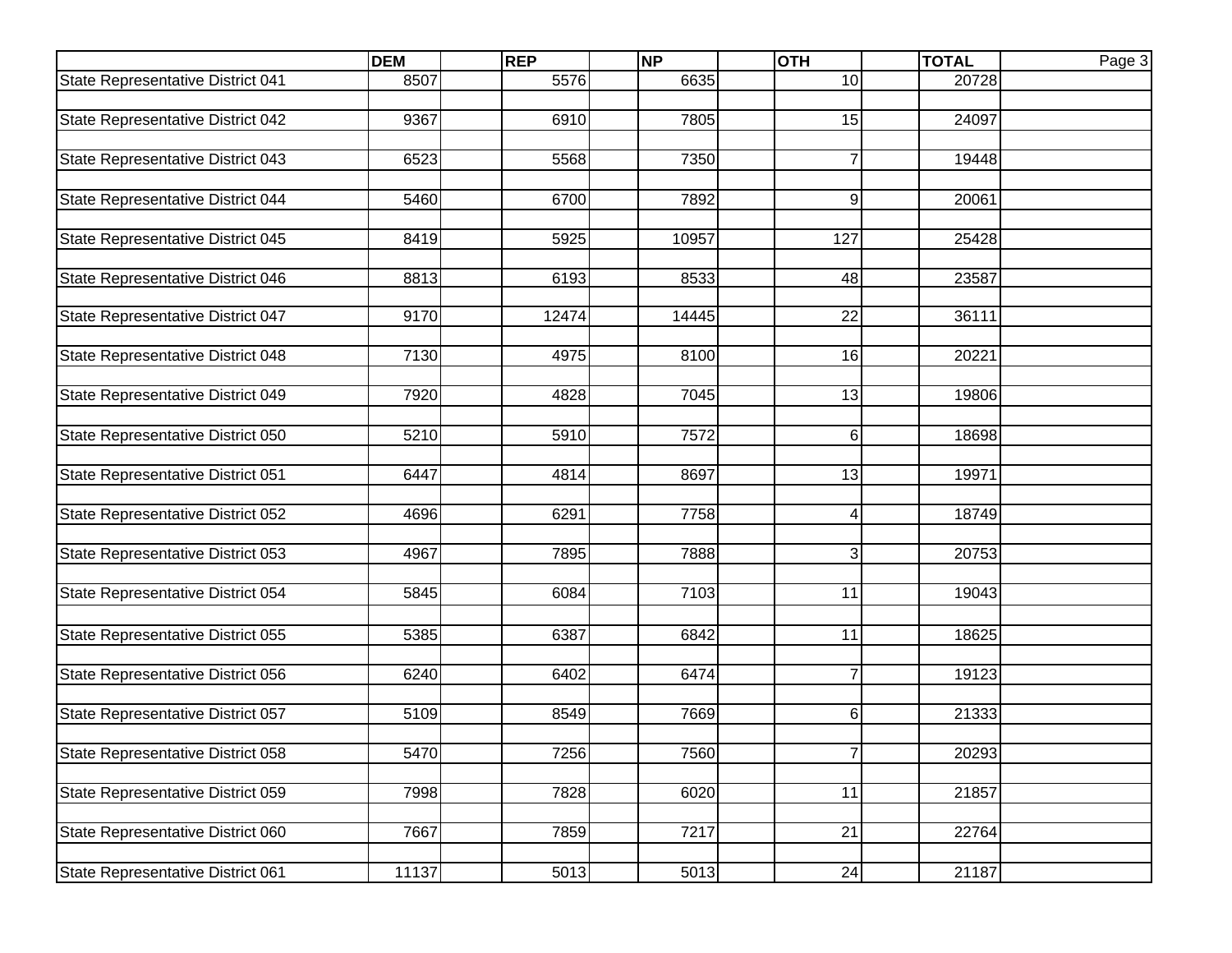|                                   | <b>DEM</b> | <b>REP</b> | <b>NP</b> | <b>OTH</b>     | <b>TOTAL</b> | Page 4 |
|-----------------------------------|------------|------------|-----------|----------------|--------------|--------|
| State Representative District 062 | 8801       | 3217       | 5268      | 19             | 17305        |        |
|                                   |            |            |           |                |              |        |
| State Representative District 063 | 8287       | 8962       | 7235      | 16             | 24500        |        |
|                                   |            |            |           |                |              |        |
| State Representative District 064 | 9434       | 5007       | 5854      | 23             | 20318        |        |
|                                   |            |            |           |                |              |        |
| State Representative District 065 | 8712       | 2985       | 5304      | 26             | 17027        |        |
| State Representative District 066 | 9290       | 2140       | 4251      | 29             | 15710        |        |
|                                   |            |            |           |                |              |        |
| State Representative District 067 | 9946       | 4640       | 6443      | 12             | 21041        |        |
|                                   |            |            |           |                |              |        |
| State Representative District 068 | 9472       | 3745       | 5505      | 13             | 18735        |        |
|                                   |            |            |           |                |              |        |
| State Representative District 069 | 9840       | 11914      | 10286     | 24             | 32064        |        |
|                                   |            |            |           |                |              |        |
| State Representative District 070 | 8982       | 10419      | 9364      | 28             | 28793        |        |
| State Representative District 071 | 6399       | 8283       | 8170      | 5              | 22857        |        |
|                                   |            |            |           |                |              |        |
| State Representative District 072 | 6284       | 6510       | 7091      | $\overline{7}$ | 19892        |        |
|                                   |            |            |           |                |              |        |
| State Representative District 073 | 7631       | 7273       | 8536      | $\overline{7}$ | 23447        |        |
|                                   |            |            |           |                |              |        |
| State Representative District 074 | 8226       | 6901       | 8235      | 19             | 23381        |        |
|                                   |            |            |           |                |              |        |
| State Representative District 075 | 7100       | 6381       | 7779      | 18             | 21278        |        |
| State Representative District 076 | 6538       | 6000       | 8330      | 5              | 20873        |        |
|                                   |            |            |           |                |              |        |
| State Representative District 077 | 12215      | 4488       | 10699     | 95             | 27497        |        |
|                                   |            |            |           |                |              |        |
| State Representative District 078 | 14202      | 4200       | 8387      | 56             | 26845        |        |
|                                   |            |            |           |                |              |        |
| State Representative District 079 | 6267       | 5279       | 8833      | 3              | 20382        |        |
|                                   |            |            |           |                |              |        |
| State Representative District 080 | 6361       | 6260       | 7730      | $\sqrt{3}$     | 20354        |        |
|                                   |            |            |           |                |              |        |
| State Representative District 081 | 7720       | 6030       | 8776      | 12             | 22538        |        |
| State Representative District 082 | 6319       | 7990       | 9715      | 10             | 24034        |        |
|                                   |            |            |           |                |              |        |